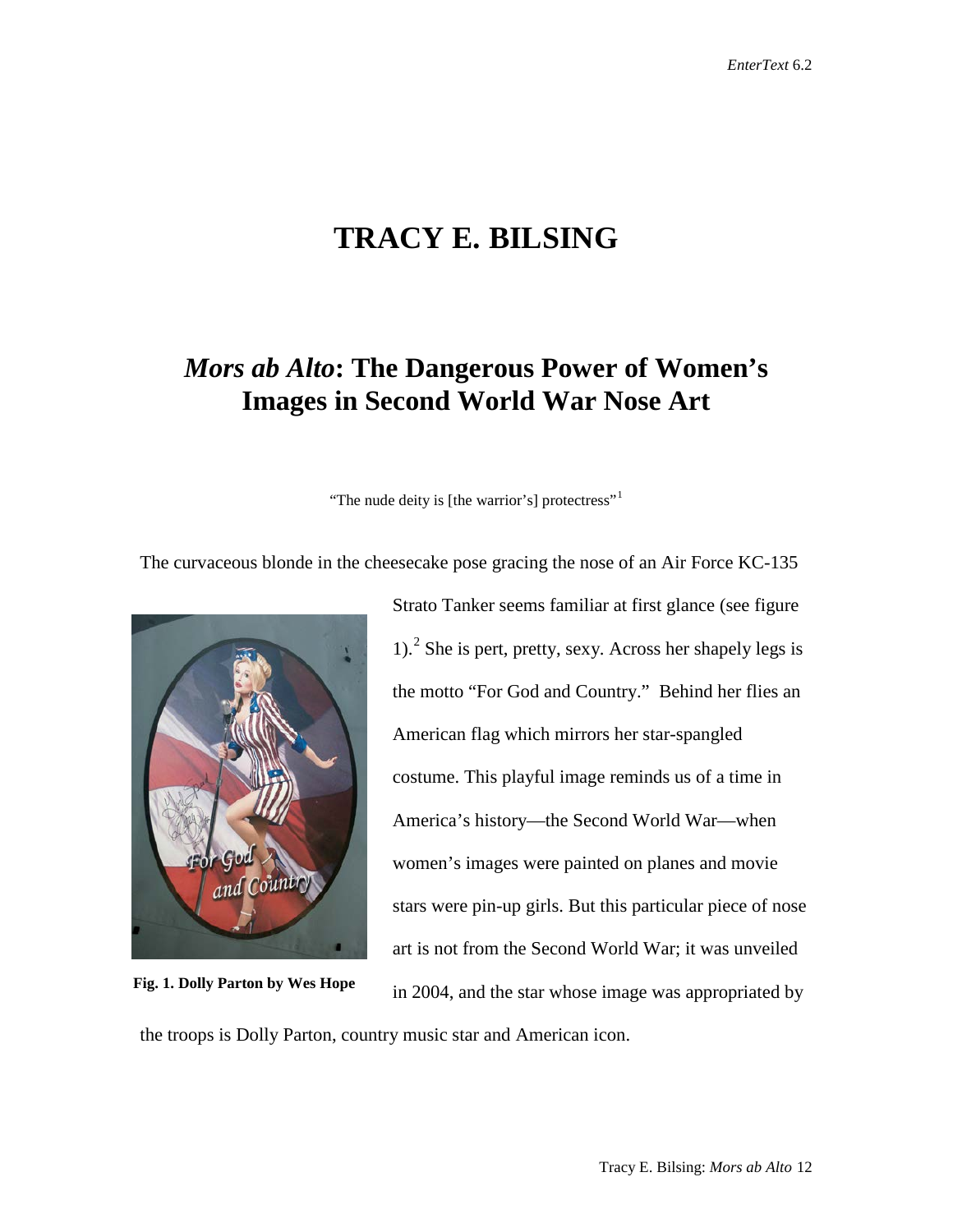As an art form, nose art is uniquely American, although images of women have certainly appeared on war machines from other countries. The depiction of women on planes became distinctively American during the Second World War when soldier-artists were informally commissioned to paint pictures on planes in order to personalise the machines. While most of these images were playful, obviously sexualised, and provided the airmen with reminders of home and "what they were fighting for," there is another aspect of nose art that has been until recently overlooked, in particular by the feminist community. Nose art is an art form that has its roots in ancient history and which appropriates a specific form of female power during a predominantly masculine event war.

#### **Women's Images in the First and Second World Wars**

Women's images have been linked with modern warfare in any number of ways. During the First World War, women's images were used in the "most cynical way" as propaganda to drive men to war.<sup>[3](#page-18-2)</sup> For example, the wholesome sexuality of Howard Chandler Christy's Christy Girl was uniquely linked with recruitment advertising in the First World War. One of his most famous images is a lovely, fresh-faced brunette wearing a Navy uniform stating: "Gee, I wish I were a man. I'd join the Navy." The snug uniform fits her curves, and her smiling gaze encourages enlistment, but she is not allowed to join up because of her gender. These images of women were separate from the arena of combat, and, for the most part, women were confined to the home front, guardians of the home, adjured to keep the home fires burning. However, women became more politically powerful during and after the Great War and gained new-found freedoms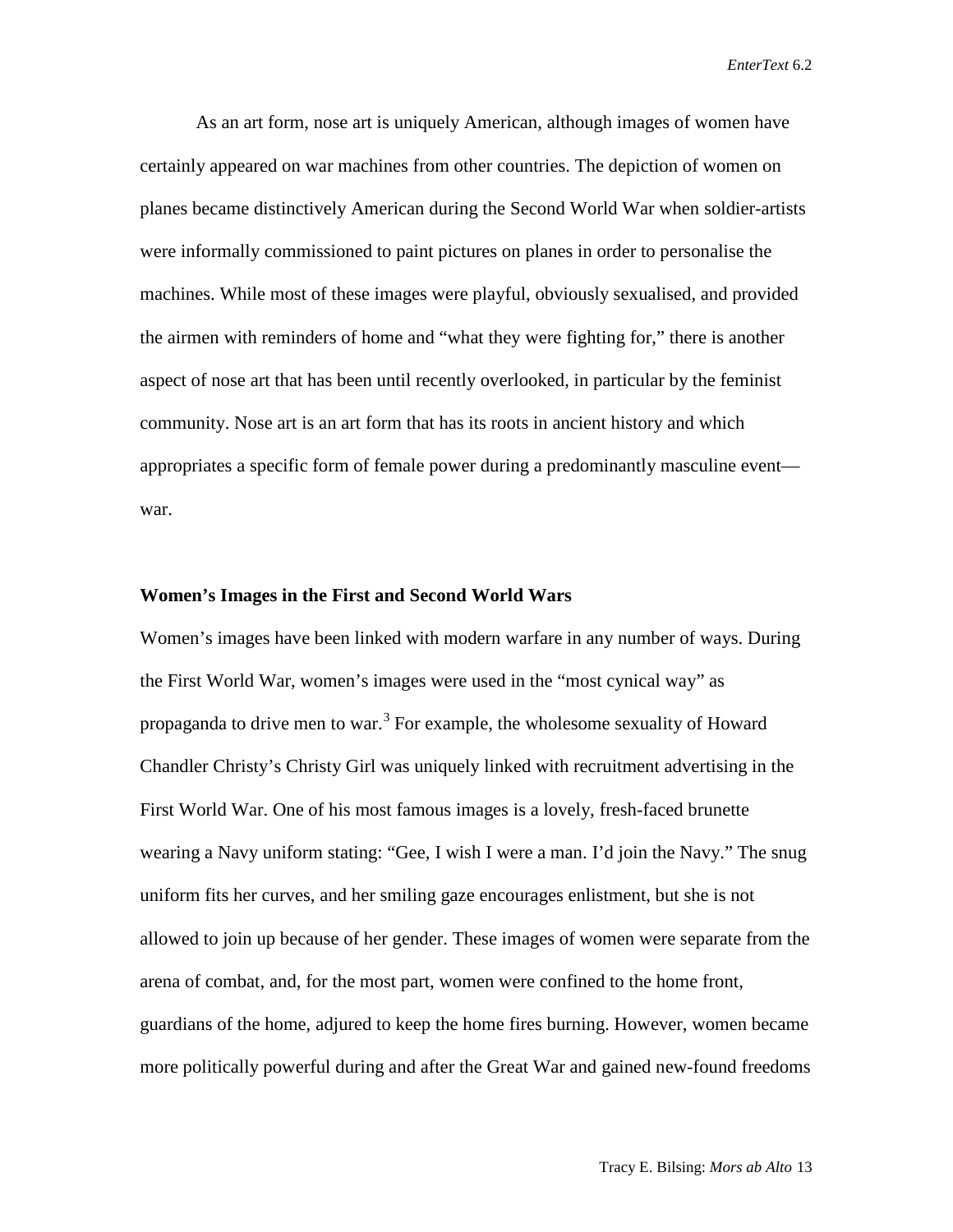that were specifically linked with the event of war. During subsequent conflicts, both global wars and actions specifically linked with the United States, women have maintained a powerful presence both at home and abroad, in the civilian work force and the military, and now in this most recent conflict in Iraq, in the field and under fire. It is not surprising, therefore, that the highly sexualised portraiture of women most often exemplified by pin-up art during the Second World War has been castigated by the feminist community which has battled against the diminishment of female power and intellect through the objectification of the female form. However, pin-up art, particularly nose art, provides the physical manifestation of another form of female power sexuality.

### **The Powerful Pin-up**

Social critic Andrea Dworkin asserts that "hatred of women" was the trigger for the existence not only of the pin-up but nose art as well. Her article titled "Vargas' Blonde Sambos" included in the Vargas website at the Spencer Museum of Art represents a highly negative perception of this particular art form. Vargas's pin-ups, she notes, are

> some lazy, fetishistic view of white women, pale women, usually blonde; the drawing itself delineates the boundaries of non-existence, a white female nonentity. The empty space has a shape, which is why the line is necessary; the shape is female, which is why the nothingness is taken to have meaning; the meaning is masturbatory....<sup>[4](#page-18-3)</sup>

Despite her virulent aversion for Vargas's pin-ups, she addresses important issues which continue to be problematic within the feminist community: the sexual objectification of the female form which can negate emotional and intellectual viability, and the racially biased depiction of the "white woman" which serves as an ideal. She notes that the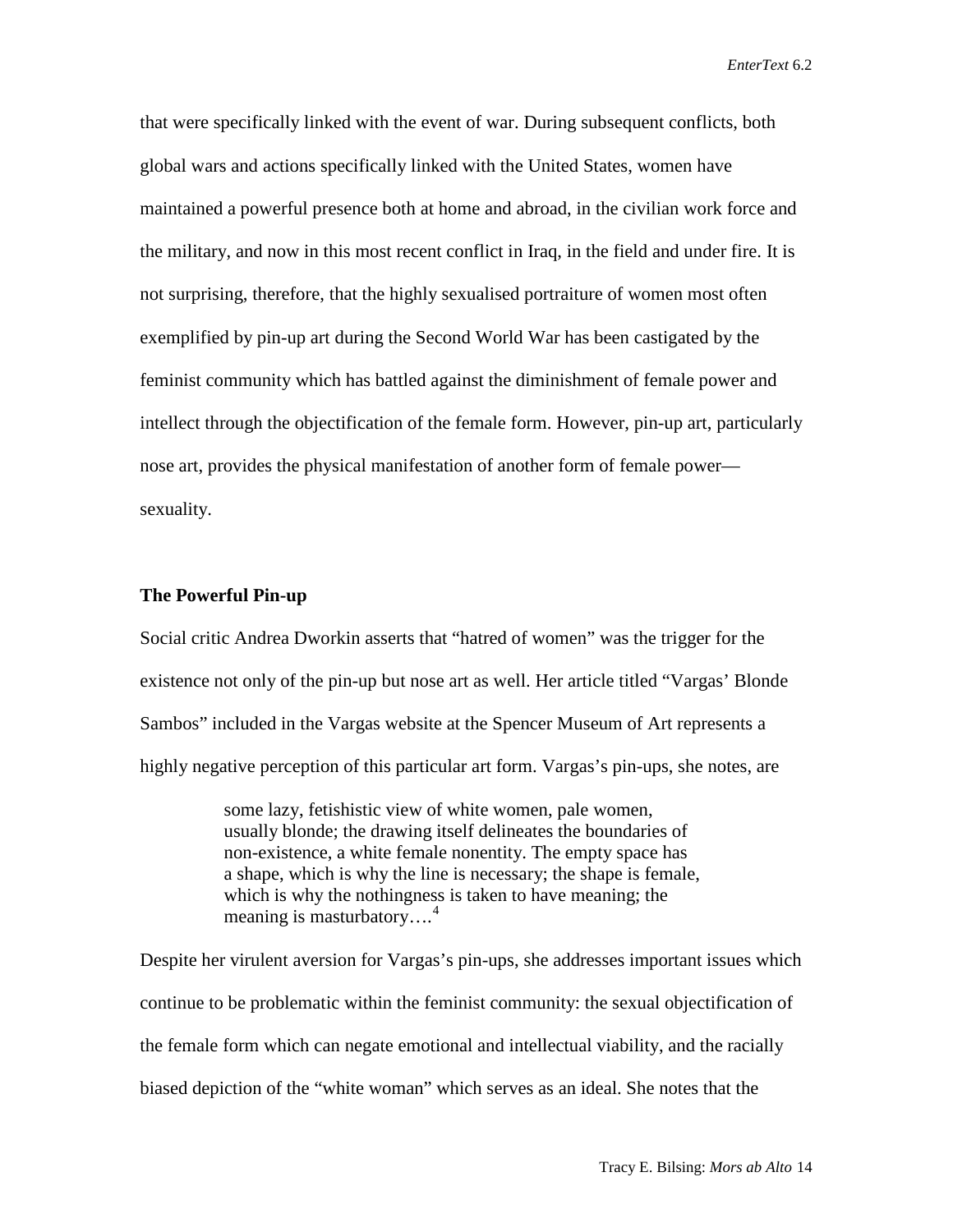propagandised, stereotyped, and highly sexualised images are not representative of any "real" woman, asserting that Vargas "slimes women by trivialization or… creating invisibility."<sup>[5](#page-18-4)</sup> However, we must take into consideration the cultural event of the Second World War in the analysis of this art form and its subsequent adaptation into nose art, and by doing so, we will be able to perceive that the highly popular, continually ubiquitous, and ever-evolving image of the pin-up girl is much more complex than Dworkin would have it.

Although it is not within the scope of this essay to explore fully the complex issues surrounding the representation of the female form especially as it is linked with wartime, it is necessary to touch on issues which support my assertions about nose art. The images of women used for recruitment purposes during the Second World War were propagandised as they were during the First World War. In his essay "I Want a Girl, Just Like the Girl That Married Harry James: American Women and the Problem of Political Obligation in WWII," Robert Westbrook notes that the appeal of the pin-up is intricately bound up in the sense of obligation to fight promoted by the government. As in the First World War, women's images were used to represent the "problematic" obligation of the "protector" to the "protected."<sup>[6](#page-18-5)</sup> Men went to war to protect the ideal of home (the protected) represented in various ways by female images found not only in recruiting advertisements, but also the highly popular pin-up. These images, specifically the pin-up, served a dual function: to promote mobilization of troops abroad and to promote the mobilization of women on the home front. Westbrook as well as other scholars note that the American government sanctioned the pin-up in its various forms, thus helping to place this "borderline material" into the mainstream.[7](#page-18-6) Part of the impetus to fight was to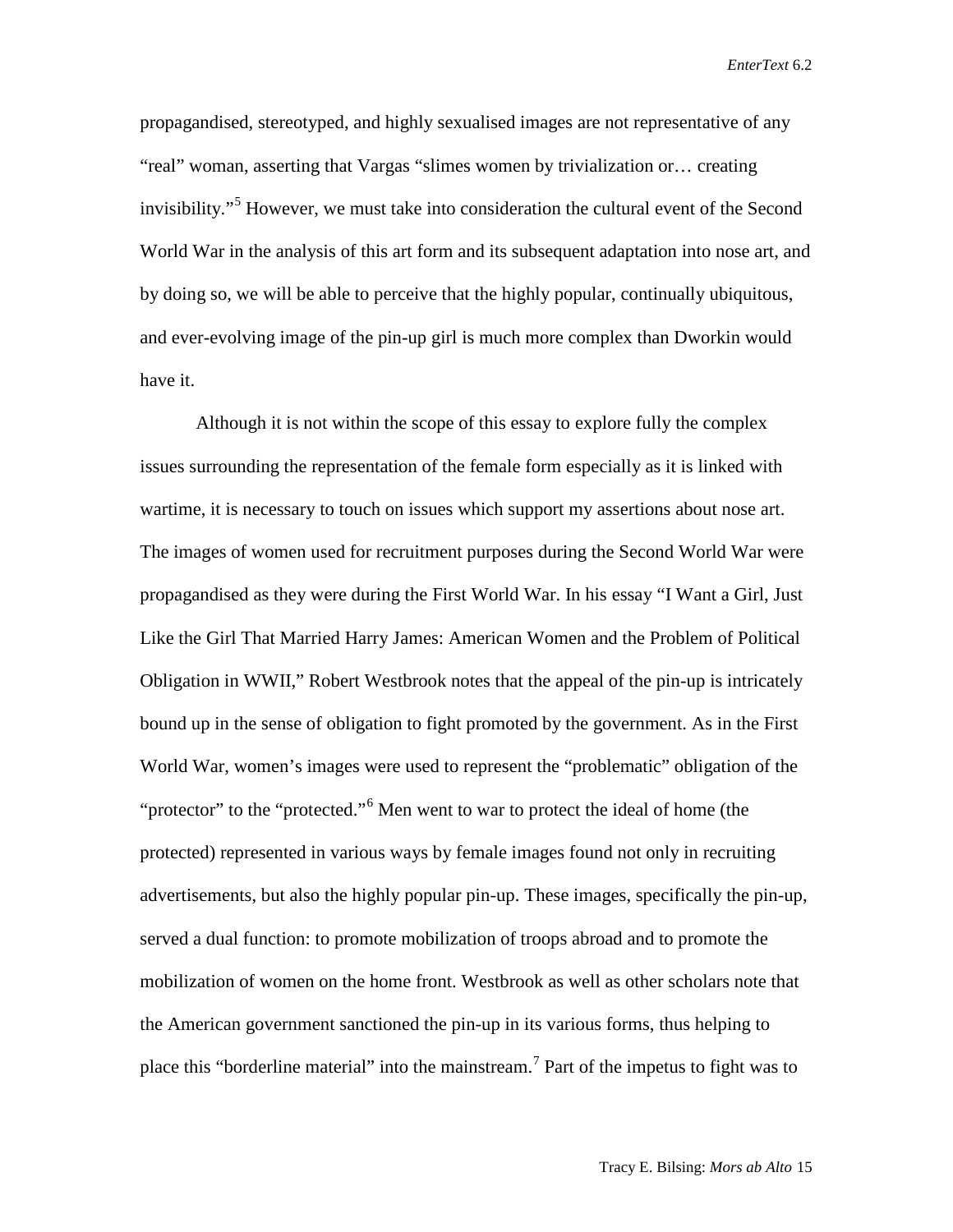protect the American ideal represented by the 'all-American girl', the physical representation of the nationalistic ideal of country, traditionally gendered as feminine. The modern evocation of the national identity in the Second World War can be seen in the pin-up—a contemporary revision of the Goddess of Liberty, Columbia. Part of this ideal however, concerned racial bias. An indicator of American culture of the 1940s, pinups consistently depicted white women. The military, at this time, was segregated to a large extent, and African-Americans were socially marginalised, and Westbrook reminds us that America was fighting a "racial enemy" in the Pacific.<sup>[8](#page-18-7)</sup> Thus, the "whiteness" of the pin-up reflects America's wartime agenda—the protection of the American ideal. To illustrate the relationship between the soldiers and the pin-up, Westbrook uses the most famous pin-up girl of the war—Betty Grable. Her well-known bathing suit pin-up poster was the most desired by the troops—"twenty-thousand requests per week"—for Grable represented a "superior image of American womanhood;" she was the movie star model of their wives and girlfriends at home, the women they were fighting for.<sup>[9](#page-18-8)</sup> Grable was also popular with women, who saw in her the "model of American virtue;" she was an extremely successful, energetic woman who was beautiful, accessible, and sexual, someone with whom American women could identify just as they identified with that other American icon of the Second World War, Rosie the Riveter.<sup>[10](#page-18-9)</sup> Women went to work for the war effort in vast numbers both on the home front and in the various branches of the military created for women. In *Pin-Up Grrrls: Feminism, Sexuality, and Popular Culture*, Maria Elena Buszek notes that both the plethora of professional choices accessible to women during wartime, and the vehicle chosen to recruit these women— "bold and glamorous types"—affirmed and indeed encouraged political and "sexual self-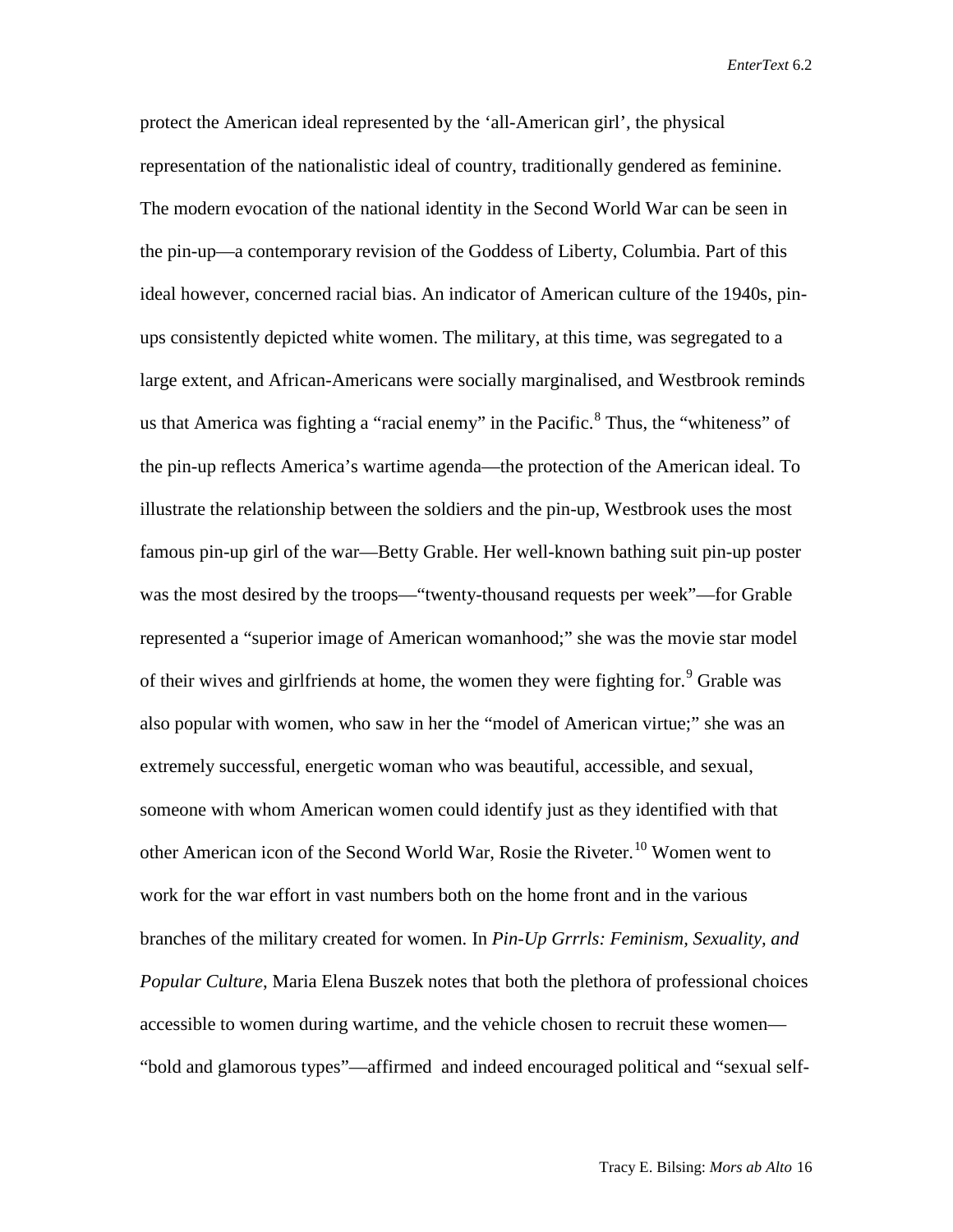expression."<sup>[11](#page-18-10)</sup> Through these images, women saw the liberation of previously confined potential. Women built ships, planes, and munitions for the war effort, and, playfully enacting Grable's example (as well as those illustrated examples from Alberto Vargas, Gil Elvgren, and George Petty), women sent photos of themselves in cheesecake poses to their husbands and boyfriends who served in the war. In great part, they delighted in the overt sexuality of the pin-ups, and the almost universal appeal of these photos and illustrations is proven through this photographic phenomena. Buszek cites several instances of soldiers who "did in fact identify the surreal Varga Girl with the very real women in their lives" often re-naming the pin-up painted on the aircraft with the name of their sweethearts.<sup>[12](#page-18-11)</sup> The pin-up had the effect of empowering women on the home front in their appropriation of and engagement with the power of their own sexuality.

Buszek's analysis of the history of pin-up art in her article "Of Varga Girls and Riot Grrrls: The Varga Girl and WWII in the Pin-up's Feminist History" reveals that Dworkin's "white female non-entity" is rather the physical representation of an emerging sense of sexual power within the female community which occurred in direct conjunction with the advent of the Second World War. She affirms that "[t]he Varga Girl's legacy would be in her assertion that the pin-up could be everywoman; and that every woman could similarly exude a sense of her confidence, capability, and sexual power."<sup>[13](#page-18-12)</sup> Similarly, in "Women, Cheesecake, and Borderline Material: Responses to Girlie Pictures in the Mid-Twentieth Century," Joanne Meyerowitz notes that a "pro-erotica stance appeared by mid-[twentieth] century" evinced by women's appreciation of the depiction of the female body in a "positive way" represented most clearly by the pin-up girl.<sup>[14](#page-18-13)</sup> In pin-up art, women saw the beauty of the female form as well as "much of the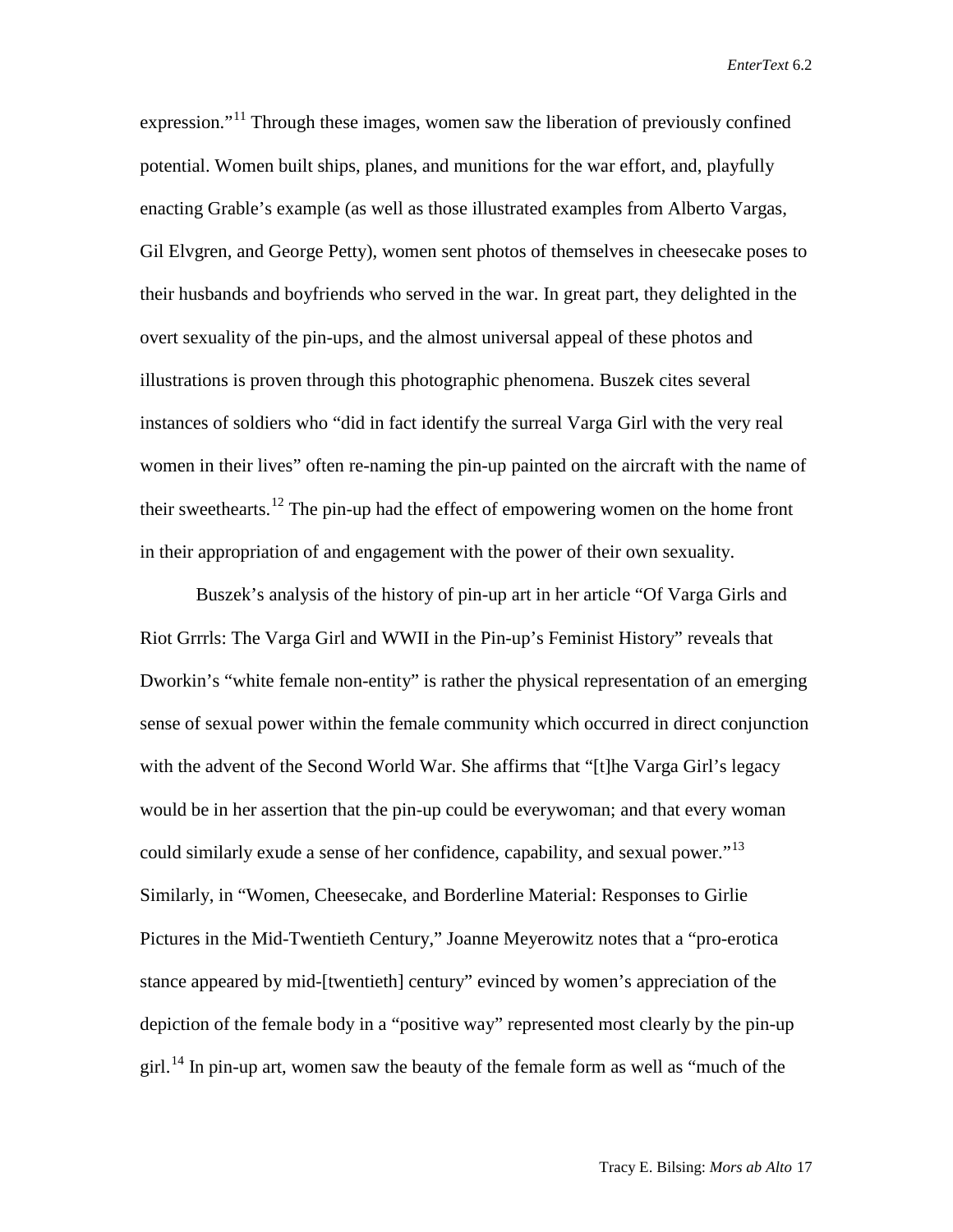energy of the time—its vitality, patriotism, family values and ideals."<sup>[15](#page-18-14)</sup> Like Betty Grable's photo pin-up, Vargas's illustrations, published in *Esquire* magazine, were meant to represent the American patriotic ideal and a "modern female sexuality."<sup>[16](#page-18-15)</sup> Nose art, in particular the nose art based on pin-up art became encoded images representing "the patriotic ideal of womanhood… sexualized, but pointedly active women usurping and clothed in the accoutrements of male power."<sup>[17](#page-18-16)</sup> Rather than debasing women, pin-up nose art depicted women who were self-assured, direct, successful, sexual, and powerful. Soldiers revered and coveted the aura of power which emerged from the candidly sexual gaze of the pin-up.

In their appropriation of Vargas's (as well as other artists') images for nose art, soldiers adapted the sexualised image as a visual evocation of power and desire. Some pieces were customised with a girlfriend's name, or the clothing (or lack of it) was changed to suit personal taste or military regulations, but it is the idealised form of the all-American girl which emerges in Vargas's pictures and which earlier feminists revile that is captured most famously on a large percentage of aircraft during the Second World War and after. Gary Valant's fine collection of photos in *Vintage Aircraft Nose Art* attests to the myriad possibilities of the art form.<sup>[18](#page-18-17)</sup> Not only were pin-ups appropriated for use, but also cartoons, popular songs, names and images of girlfriends, and animals. However, the nude female is the image recalled to mind as by far the most famous element of nose art of the Second World War. We can look at the ways in which the airmen of the Second World War appropriated the highly popular pin-up and recreated these images on their planes for a specific purpose which, rather than diminishing female power, invoked female sexuality in war as a mythical symbol of power and danger. By studying this

Tracy E. Bilsing: *Mors ab Alto* 18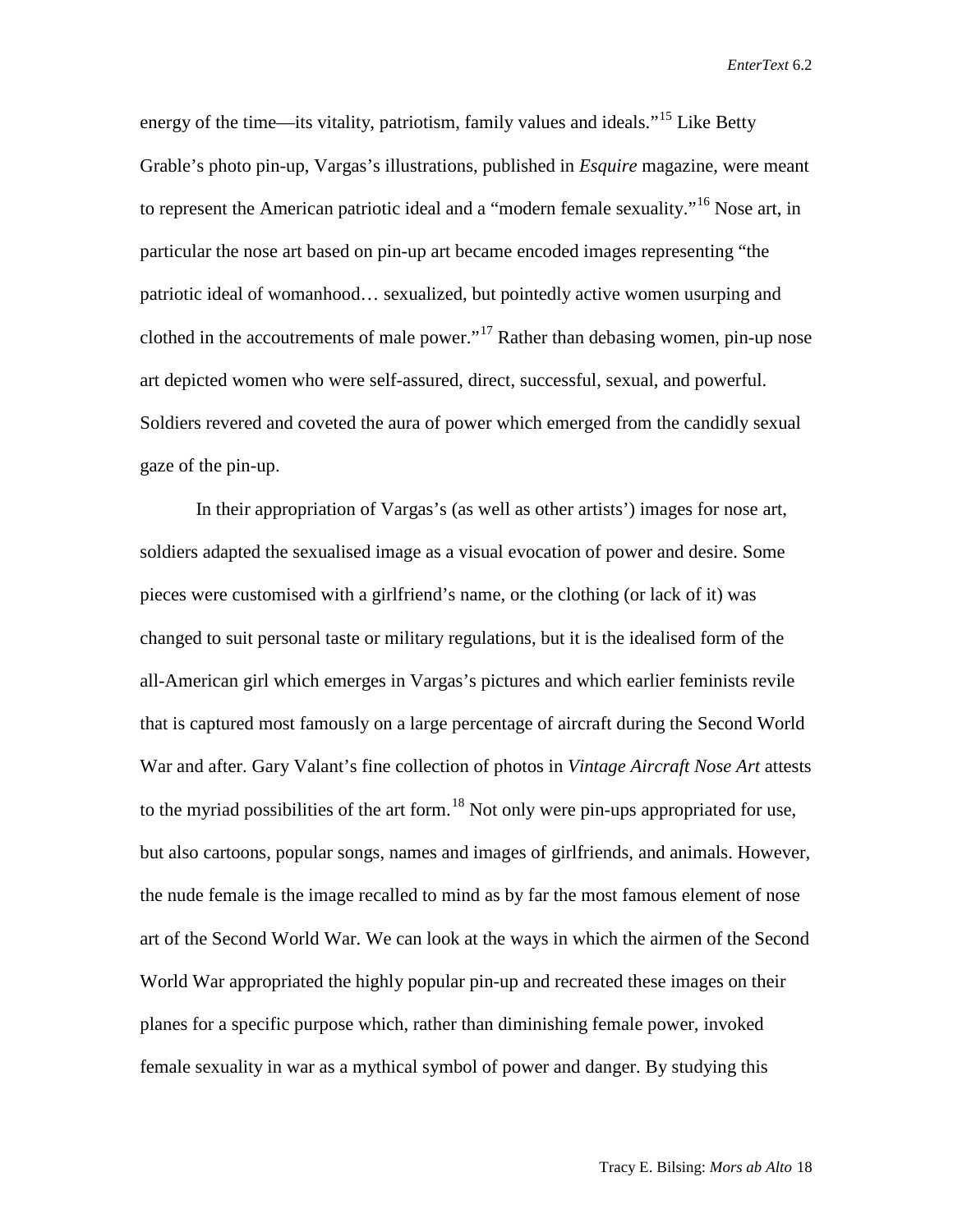fascinating cultural phenomenona, we may see that by ritualising these women's images in various ways, airmen recreated the talismanic power of a pre-Olympian goddess whose nudity and sexuality was linked specifically with the initiatory rites of young warriors and the event of war.

# **The Ancient History of the War Goddess**

Contrary to Westbrook's assertion, the appropriation of these images as talismans on bombers during the Second World War can be seen to reflect a cultural resurgence of an ancient tradition specifically linked with warfare which "symbolically reverse[s] the traditional roles of male/protector, female/protected" and indeed fosters the idea that the female image in nose art was interpreted by soldiers as a "modern war goddess."[19](#page-18-18) In *The Goddess and the Warrior*, Nannó Marinatos provides archaeological evidence which suggests that "[i]t is the sexuality which empowers the nude female" as a figure of both protection and danger.<sup>[20](#page-18-19)</sup> The iconic figures of a naked female deity appear on Babylonian military seals as early as the second millennium BC and suggest that female nudity was not linked solely with fertility, but more specifically with power and menace. Marinatos further suggests that rather than figures associated with female patronage, these naked goddesses are linked more explicitly with men and the warrior tradition. She notes:

> Our investigation of female nudity shows that the naked goddess is not only powerful in terms of controlling the natural world, but she is apotropaic as well. She brings good luck to him who wears the [heraldic] seal, wards off evil and thereby protects the seal-owner. Further, she is dangerous.<sup>[21](#page-18-20)</sup>

Tracing the image of the naked goddess on axes, swords, and horse ornaments, Marinatos offers evidence evocative of the early significance of powerful female sexuality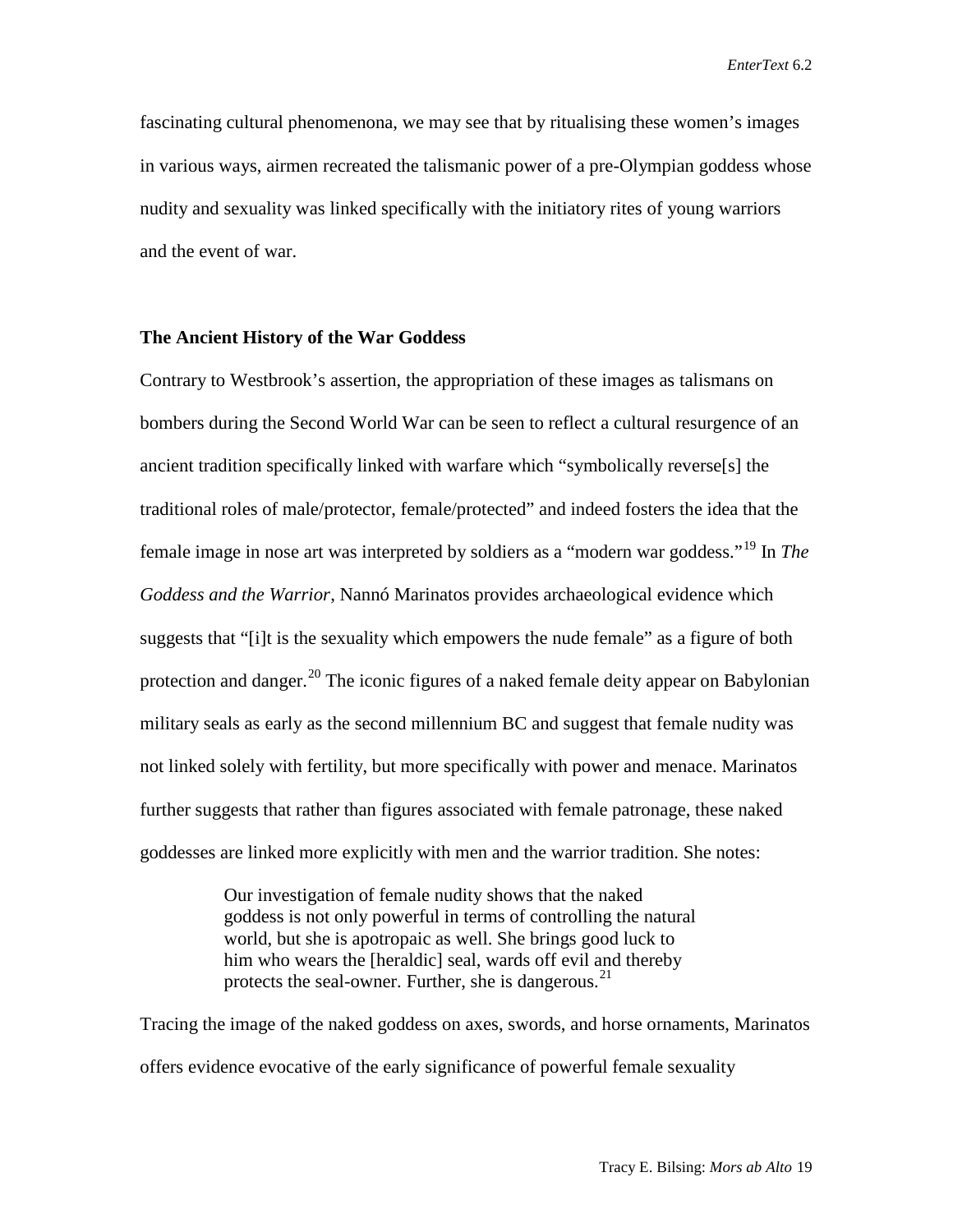connected to the event of war. This truncated version of Marinatos' pioneering work provides a good base from which to view the modern evocation of this powerful naked goddess in the nose art of the Second World War and the subsequent pattern of its censorship and resurgence in current American conflicts.

# **The Modern War Goddess**

Aircraft nose art, beginning with the Second World War, appropriated the ancient designation of female sexuality as powerful and dangerous. We can see this in the overwhelming use of the nude (or partially nude) female form in nose art and its enormous appeal with the troops. Aside from the quite obvious facts that the female form is at the opposite end of the spectrum from metal war machines, and that certainly the visual beauty of a scantily clad woman has its own sexual appeal to men who, in the midst of war, had little chance to see beauty, the women depicted on these planes were imbued with elemental, dangerous power: the female body as a weapon of war.

In 1944, late in the war, Army Air Force Regulation 35-22 officially sanctioned nose art as a means of "increasing morale"; however, the regulation was meant to curb the suggestiveness of the nose art particularly in the field.<sup>[22](#page-18-21)</sup> Nudity on the planes was censored at times as were more suggestive names on the planes, but the soldiers got around regulations by painting bathing suits on their nose art pin-ups in water-based paints so that when they flew throughthorough a storm, the original statetus of the nose art would be restored. Or by way of protest, Captain Washburn reports, soldiers painted a large red streak across "the offending word or phrase [or body part]. The thus offended [the airman] invariably prints 'censored by' beneath the deletion and notes the name of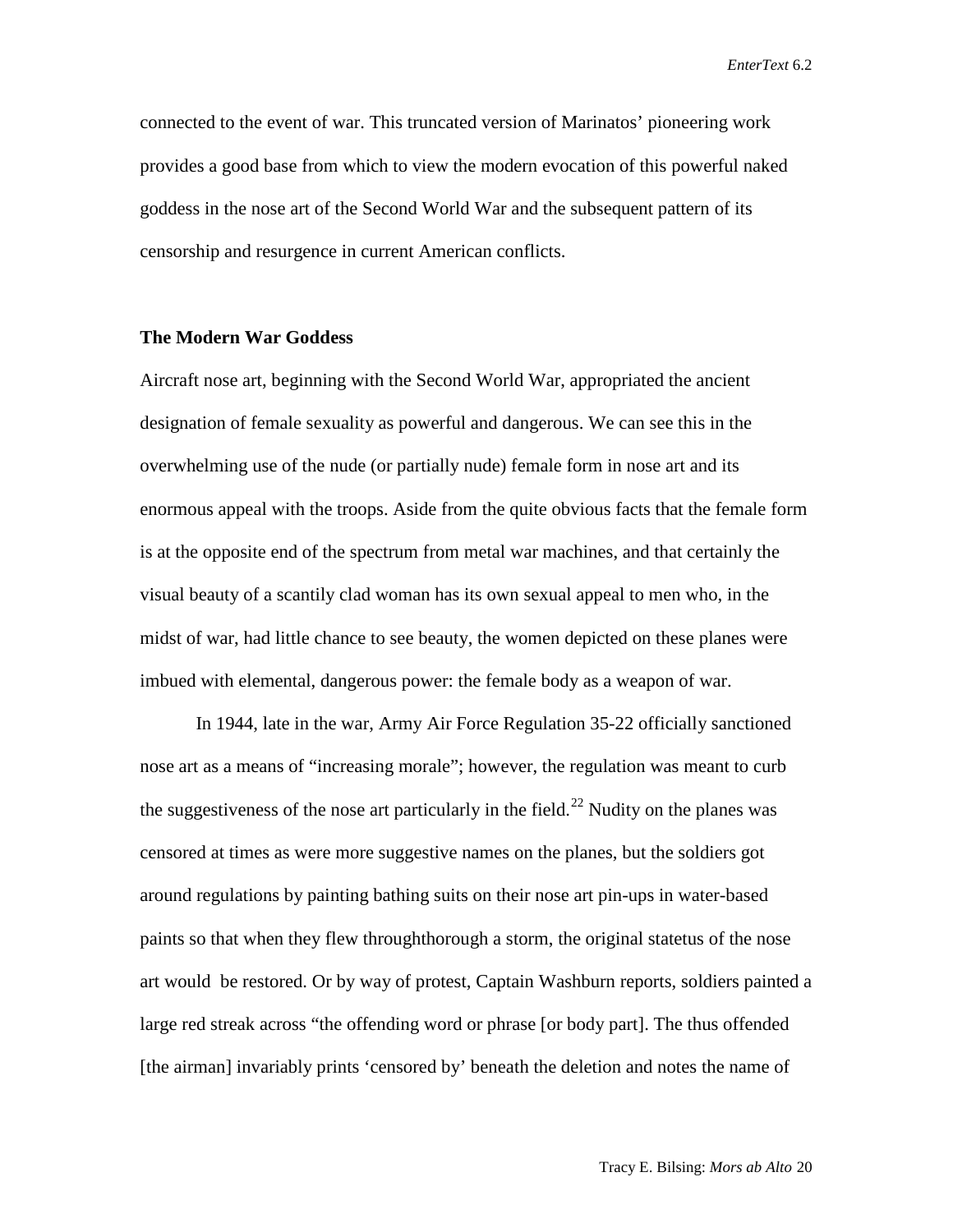the officer guilty of the order to censor their ship."<sup>[23](#page-18-22)</sup> It is well known that the level of nudity or suggestiveness in the nose art was in direct proportion to the proximity of an aircraft to general headquarters. The farther afield a plane was stationed, the less restraint was shown in artistic endeavour. The importance of the nude female image to the soldier is unquestionable, and its inclusion on a machine specifically manufactured for destruction pushes us to see this sexual display not only as a playful and indeed joyful celebration of the female body as American ideal, but also to recognise the power inherent in female sexuality.

The American Airpower Heritage Museum (AAHM) in Midland, Texas, houses the world's largest collection of Second World War aircraft nose art. We can use this collection as a springboard for analysis of women's images at war and to further the thesis that this art form is not purely a sexual objectification of women, but rather a deification that has historic precedents in artefacts from ancient warfare. Rescued from the scrap heap by Minott Pratt, Jr., the pieces are invaluable artefacts of a modern culture at war. Each of the thirty-three pieces was hacked from the fuselage of B-17 and B-24 bombers with a fire axe, the ragged edges of each panel highlighting the subtly curved aluminium canvas of the fuselage and augmenting the not-so-subtle curves of the women depicted on them. Most of the art is taken from Vargas's pin-ups, although other pin-up artists, in particular Art Frahm, Gil Elvgren, and George Petty are represented as well. Other sources of inspiration of the nose art in Midland include Milton Caniff's cartoon strip *Terry and the Pirates*, popular songs, and, of course those live pin-up girls Betty Grable and Rita Hayworth. As a spectator in the museum, one becomes immediately aware of the size of these images—all larger than life. Most of the women depicted are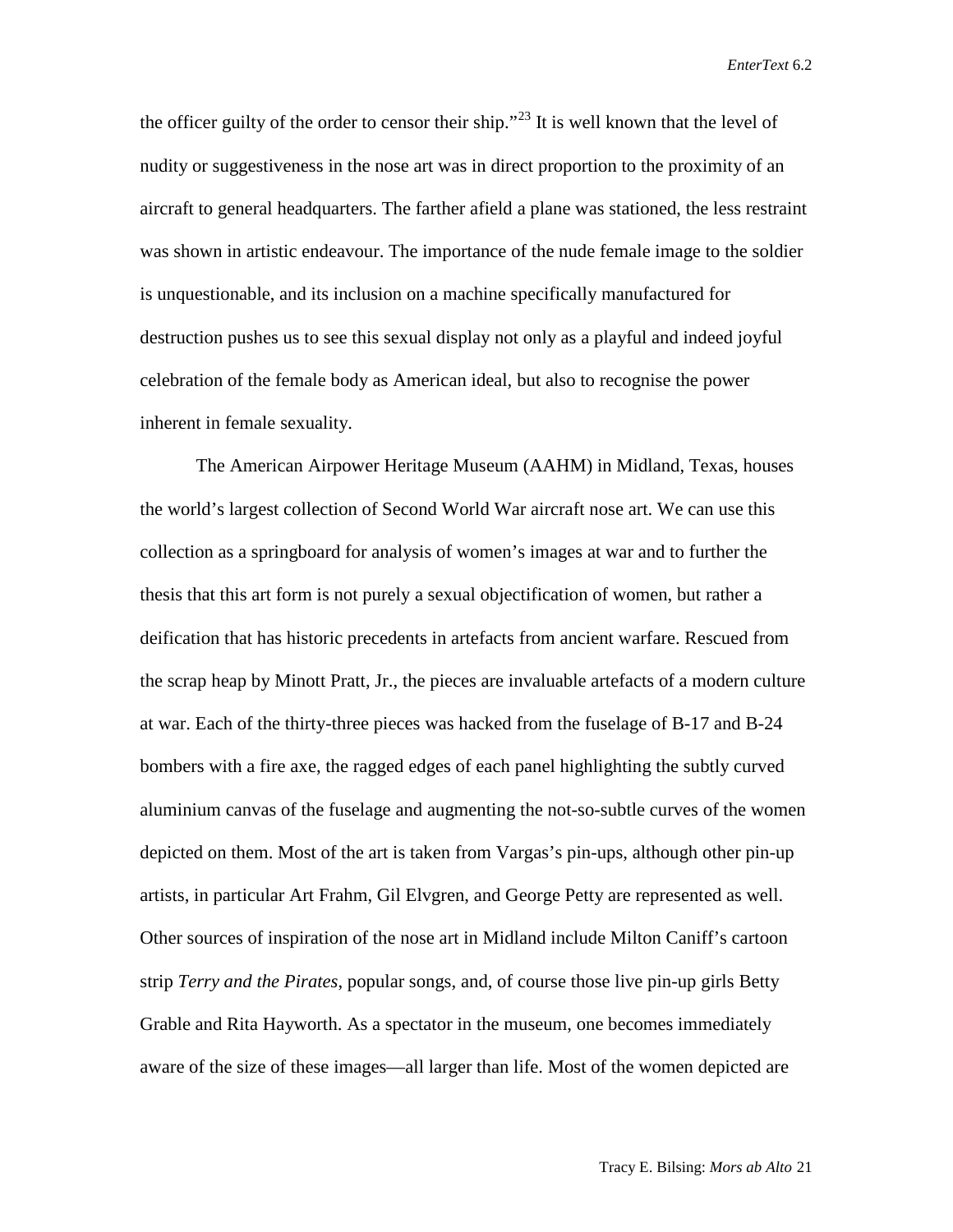looking out at the viewer with frankly humorous and playful gazes; however, there is no question about the sense of power which radiates from them. Hal Olsen, one of the artists whose work is featured at AAHM, describes the intimate relationship between the crew and its aircraft and the importance of the art to the men: "Nose art for the crew was a personalized reference to a piece of military hardware You are trusting your life to the plane to get you back to safety. [...] Nose art brought the crew together."<sup>[24](#page-18-23)</sup> Vernon Drake, an amateur cartoonist, notes in addition that because of his talent for painting on planes, he was assigned fewer "hump flights" (lengthy missions over the Himalayas), and says that "I often think that these girls I painted saved my life."<sup>[25](#page-18-24)</sup> Olsen and Drake here reveal the talismanic relationship that the crews had with their own particular piece of art on the plane. Ritualistically, they named the planes after women, befitting the gendered quality of the planes, thus transforming the planes into womb-like entities which embodied the men and in whose care the men entrusted themselves. The physical act of painting the curves of a woman's body to conform to the curves of the aircraft became a ritual act which tied the men to their machine. To add to this quality, men often touched the image before they entered the plane in ritual fashion, to ward off ill luck during a mission.

#### **Ritualised Placement and Incorporation of Nose Art**

Women's images have been used as mastheads on Viking warships, as images of destruction on shields (Gorgo and Medusa), and as images of piety and righteousness (the Virgin Mary on the shields of crusaders). In each, the image is proximate to the warrior to ensure the transfer of power. Similarly, bomber nose art is most often placed near the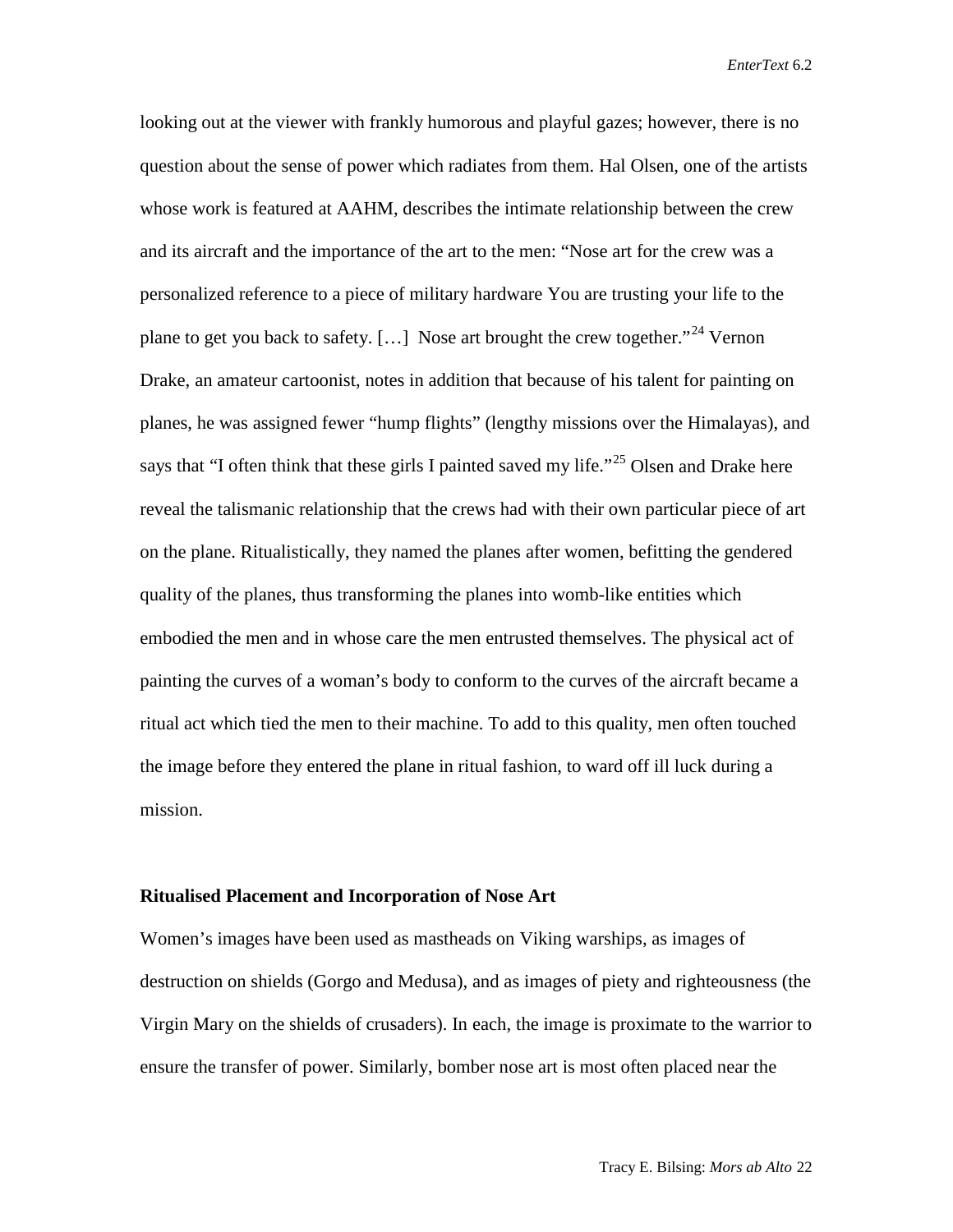pilot's window on the fuselage and is larger than life signifying the power of the image for the airmen. In addition, the image was large enough for enemy pilots to see during "dog fights," and had the potential to distract the enemy, allowing the American crew to achieve a superior position.<sup>[26](#page-18-25)</sup> In addition, ships, planes, and vehicles are traditionally gendered as female; thus the military plane becomes a ritualised, feminised agent of destruction. Nose art also mimics the ancient mastheads in that it conforms to the shape of the craft, and the curve of the fuselage complements the curves of the female form. Two pieces at the AAHM which are reminiscent of the ancient Viking tradition depict only the woman's head. "Mystery Woman" is a portrait of the head and shoulders of a woman who wears a military uniform. She is a brunette and her face, which is in profile, reveals a quiet intensity as she gazes forward, ostensibly toward the nose of the plane from which the panel was cut. She is beautiful, but in no other way does she resemble the other pin-up girls of the more playful pieces housed in the collection. Her military uniform echoes the uniforms of the men who fly the plane; she is the female embodiment of military pride and authority both overseas and on the home front. The other piece, "Mutz," presents the same visual depiction of poise and quiet, but dangerous, power. Despite the fact that she is not in military garb, her lovely but serious countenance nevertheless promises strength in time of battle. Her gaze, like the gaze of "Mystery Woman," looks toward the nose of the plane as if to channel energy to the pilot. A piece which recalls the image of the Virgin Mary on the shields of crusaders can be found in Gary Valant's collection. Titled "Ave Maria," this B-24B-25, which flew 103 successful mission during the Second World War, has a large image of the Virgin Mary under the pilot's window. Next to her veiled head are the emblems of bombs signifying the number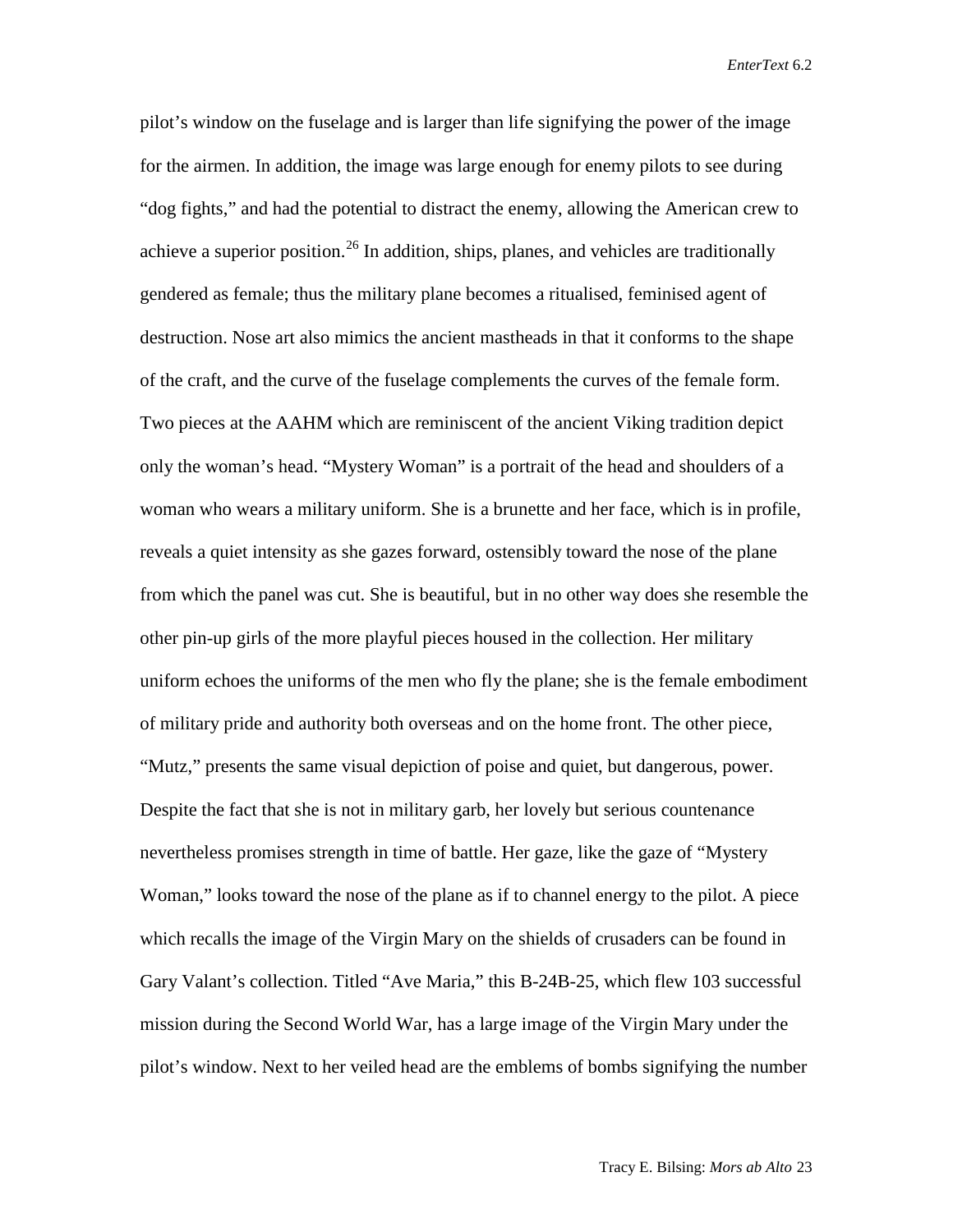of missions flown. This image perhaps best reflects the relationship of the image to the men. It is talismanic and it renders strength and power to those whom she protects. The image of the Virgin Mary here closely resembles Jane Russell, another pin-up "bombshell" and interestingly reflects the dichotomous nature of the female during the Second World War.

To augment the notion that the sexualised female body is a weapon of war, we can see that several of the pieces of nose art at the AAHM, strategically incorporate certain parts of the plane into the woman's body. For example, artist Eddy Saville uses rivets to emphasise the women's nipples in his playful "Target for Tonight" which was inspired by the popular song "Wine, Women and Song." Four women (a blonde, a brunette, a redhead, and a dark-haired beauty), decked out in pearls and swimsuits, lounge in and around the rim of an enormous cocktail glass which bubbles over not only with champagne but also with the promise of delight at the destruction of a target. Behind the champagne glass runs a line of multi-coloured musical notes which perhaps depict the first few notes of the song. The women are languorous: the dark-haired beauty peeps over the side of the glass in essence to check on the progress of the mission; the blonde gazes towards the rear of the plane as if to watch for enemy patrols; the redhead plays with her pearls and gazes upward as if daydreaming about her role as one of the "targets" of the night's mission; and the brunette reclines, the froth of the champagne slipping over her lap as her direct gaze promises the successful completion of the mission. In an ironic augmentation of the use of plane parts to enhance the woman's image, "Double Trouble" makes the woman's body the bomber itself. The piece depicts nude twins in tight dive formation. From their breasts spring the propellers for their "bomber" bodies. Their black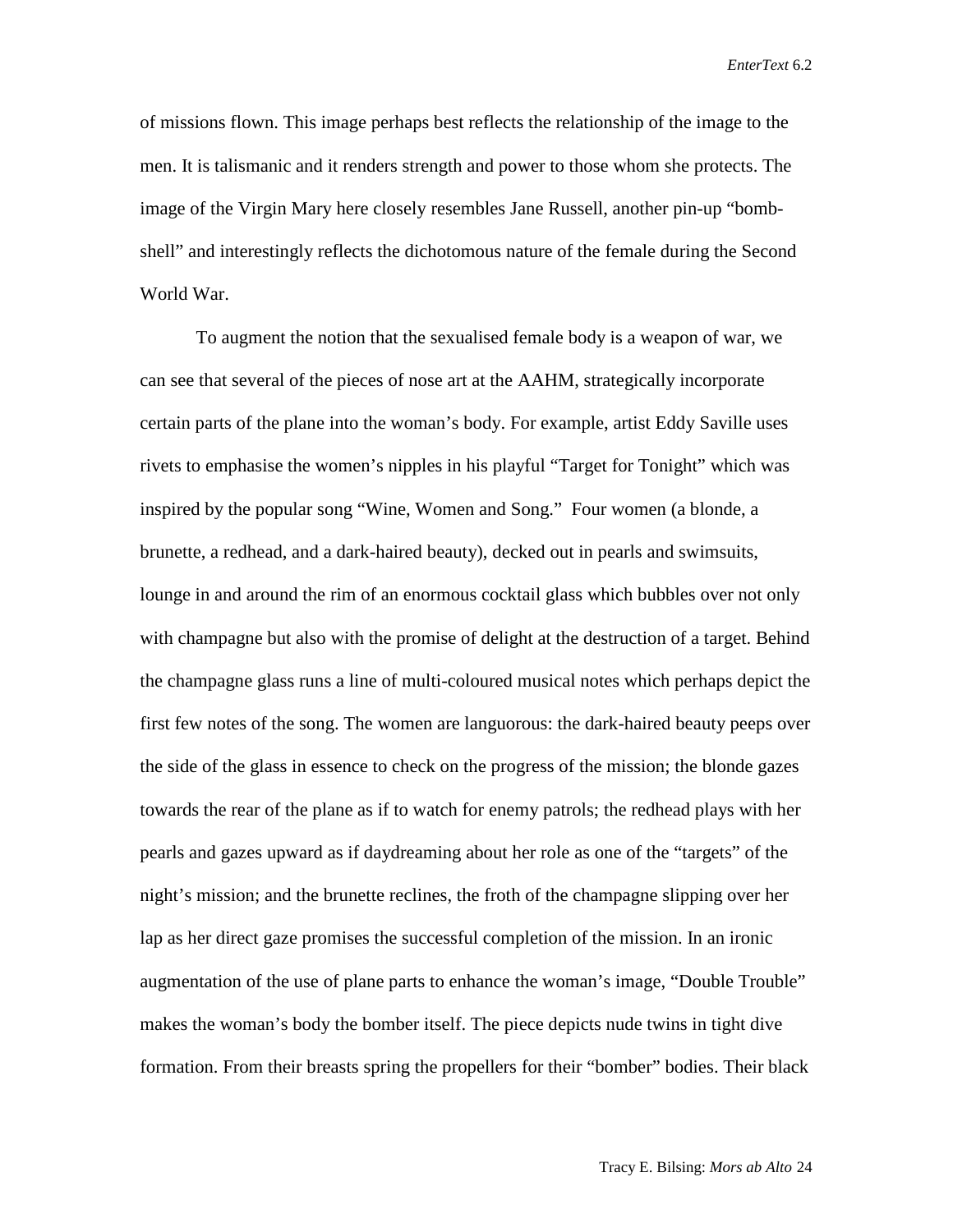hair streams behind them from the force of their descent towards the target, and their arms form aerodynamic wings to speed them on their journey of annihilation. In essence, these particular bombshells are the agents of destruction.

Again, to amplify the dangerous sexuality depicted on these planes, the phraseology on a number of the planes often links, in *double entendre*, sexuality and destructive power. For example, "Just Once More" inspired by Vargas's 1943 calendar girl, displays a brunette in a tight blue body suit arched out on her back with one arm draped across her face and the other flung back over her head. The sexual innuendo is obvious; however, if we look at the catchphrase through the lens of war, it suggests her desire to run another mission. The same idea is present on the B-24 entitled "Night Mission," inspired by Vargas's pin-up "Military Secrets." She sits atop a cloud bank which looks very much like a bed in front of a full bomber's moon, and as she gazes outward, both her manicured forefinger and her dainty foot point down toward the objectives of that night's mission: the bed and the enemy target respectively. One of the most beautifully restored pieces of nose art at the AAHM is entitled "Hump Time," inspired by a Caldwell Higgins pin-up piece. "Hump," was not only a crude euphemism for sexual intercourse, but also the slang term for the notoriously difficult and dangerous route over the Himalayas, and this particular B-24 was guided by the gorgeous blonde who smiles engagingly as she undresses, promising the reward for the completion of a successful mission. Depicted on a yellow background that is fashioned to look like a pinup poster (tacks included), this wonderfully leggy nude slips off a pair of sheer black lingerie panties. A jaunty blue military style cap, a black ribbon around her neck, and a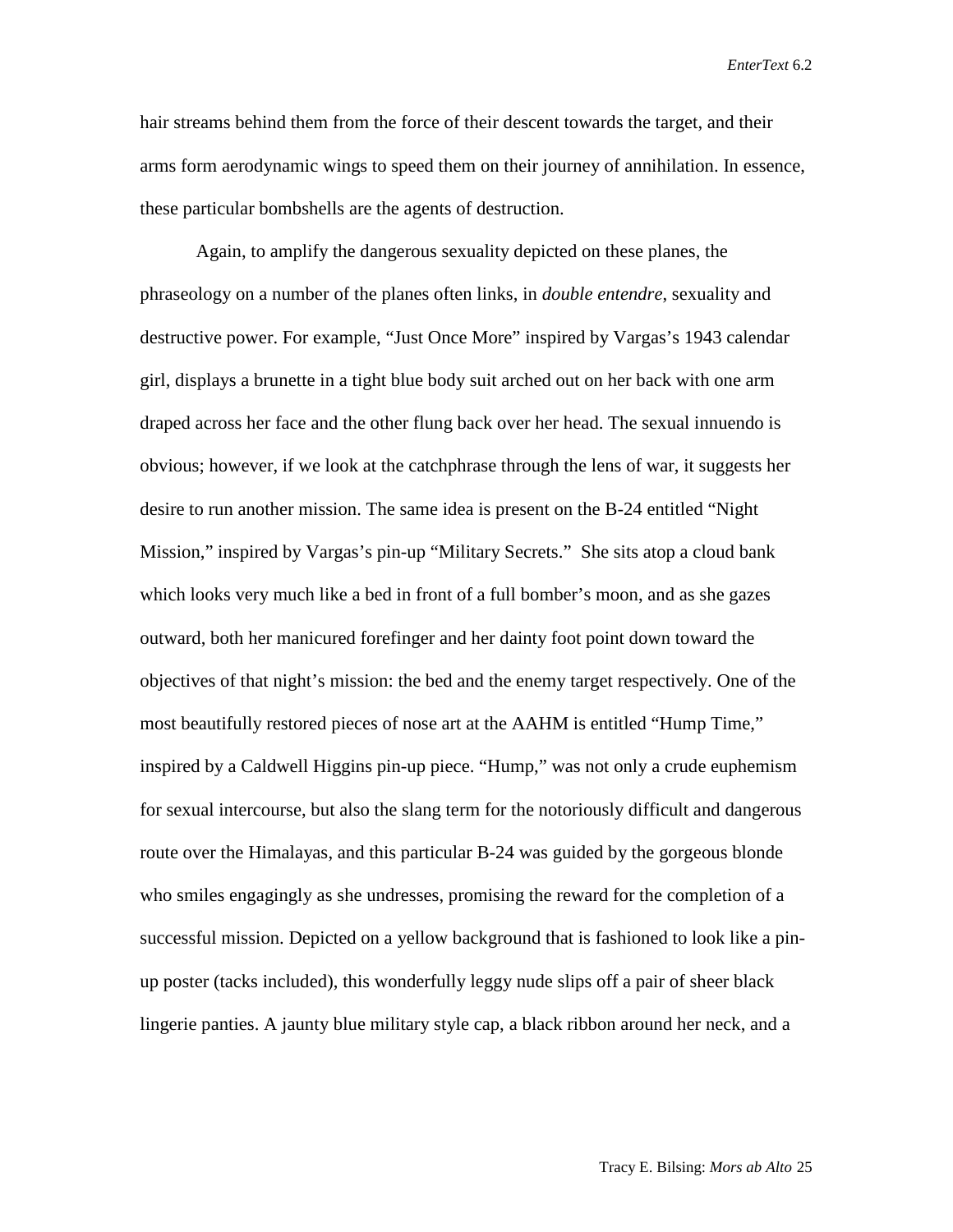pair of stylish black pumps are the only other accessories that adorn her. Her sexuality radiates power and control, for her gaze is direct and her demeanour confident.

The soldier-artist's rendition of the pin-up art fashions it in such a way as to align the beauty with the dangers of war. The nose art skews the sexuality of the image and underscores both its talismanic properties and its menace to the enemy. But the women depicted on these planes are not at all intimidated by war. Quite the contrary, they seem to control the missions and the men who fly them. Depiction of the number of missions flown or numbers of "kills" is seen on many combat aircraft, but on the bombers, the placement of these icons in close proximity to the women suggests that the success rate is attributed to the presence of the female. For example "Sloppy But Safe," inspired by Vargas's "French Dressing," depicts two swastikas along with ninety-one bomb emblems next to a partially-clad woman doing her laundry. Her playful grin and straightforward gaze suggests that she has "cleaned up" the enemy. Similarly, "Miss Yourlovin'" presents forty bomb emblems next to a coquettish young woman who wears a red kerchief both atop her head and another as a bikini bottom. The proximity of the bomb emblems to Miss Yourlovin' links the two as the primary desires of the airmen who fly the plane.

The two pieces of nose art in the museum's collection which best encompass the complexity of the dangerous sexuality associated with what Marinatos terms the "naked

deity" are "Mama Foo Foo" (see figure 2) and the astonishing "*Mors ab Alto*" (Death from Above) (see figure 3). $^{27}$  $^{27}$  $^{27}$ Indeed, these two pieces radiate menace in their representation of female



**Fig. 2. "Mama Foo Foo" by Fred Hardy.**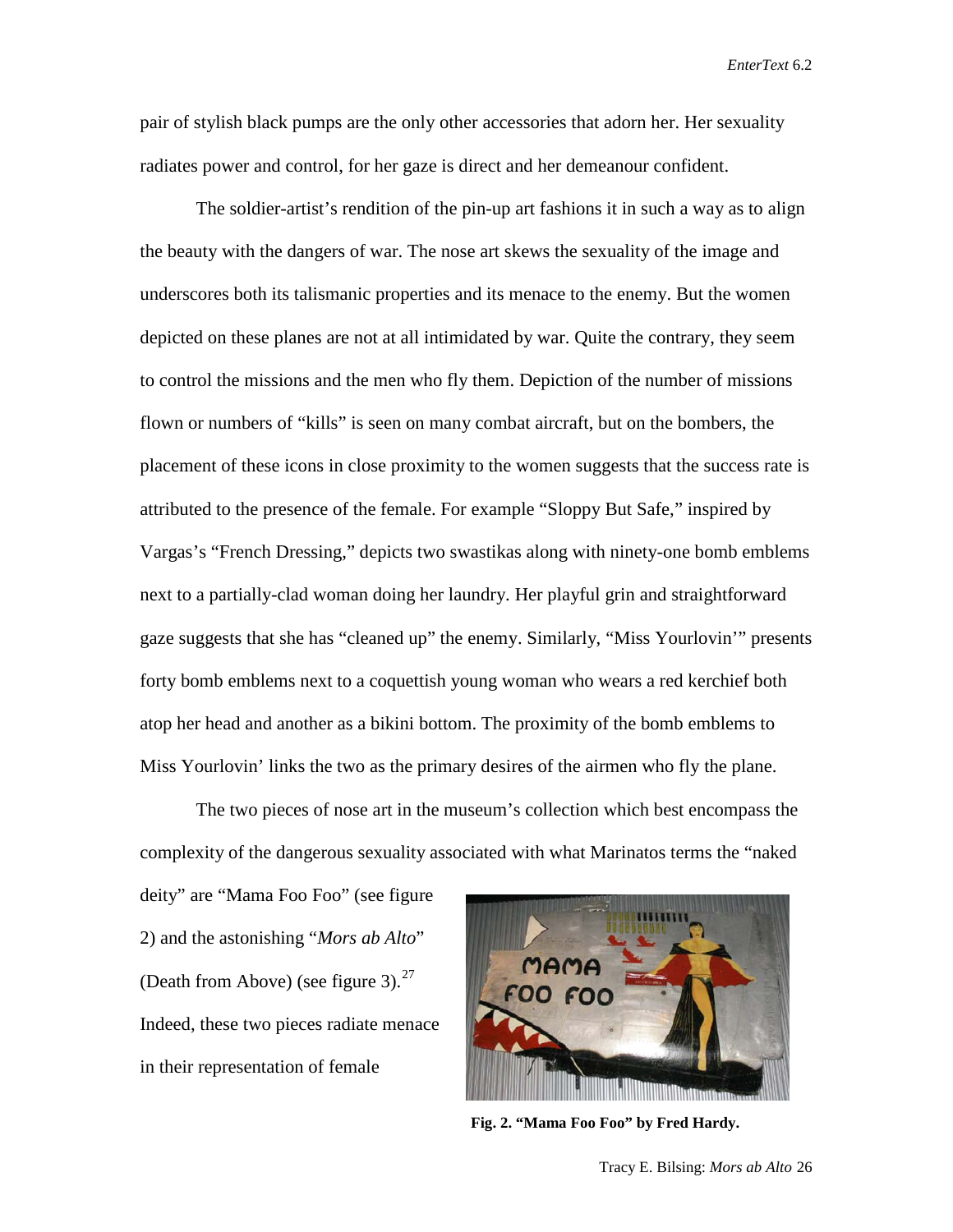sexuality. Mama Foo Foo was inspired by Milton Caniff's highly popular cartoon strip *Terry and the Pirates* (refashioned by Caniff into the publication *Male Call* available specifically for the troops) and its sexy Oriental bad girl the "Dragon Lady." One of the largest panels at the museum, and a study in the use of black, red, and yellow paint (often all that was available), Mama Foo Foo showcases the image of a woman who wears a batwing cape and a low-slung slit skirt bound with a girdle bearing a death's head which matches the image on her head band. As she stands on a billowing black cloud, her arms are outspread and her direct gaze is uncompromising. She does not smile engagingly, nor is she coquettish, as are some of her contemporaries. Her name—Mama—hints at her connection to the men she protects within the body of the plane, and next to her are the emblems of the tributes paid to her by her disciples: three sinking ships and twenty-four bombs (perhaps more as the cut of the fire axe is right above). Her dangerous presence is enhanced by the familiar shark's teeth painted on the nose of the plane. This particular piece was taken from a B-24 which flew missions in the China, Burma and India theatre, and as such the orientalised image on the plane only serves to heighten the idea of control over the enemy. Mama Foo Foo is menacingly elegant in her presence as a dangerous,



**Fig. 3. "***Mors ab Alto***" by George Olesen.**

sexual goddess of war.

"*Mors ab Alto*" was fashioned by the co-pilot of the B-24, George Olesen, later the cartoonist of *The Phantom comic book. Mors ab Alto*, the motto of the 7<sup>th</sup> Bombardment Group adopted in 1933, is traditionally represented by a blue shield through which runs a diagonal yellow bar with three black crosses. During the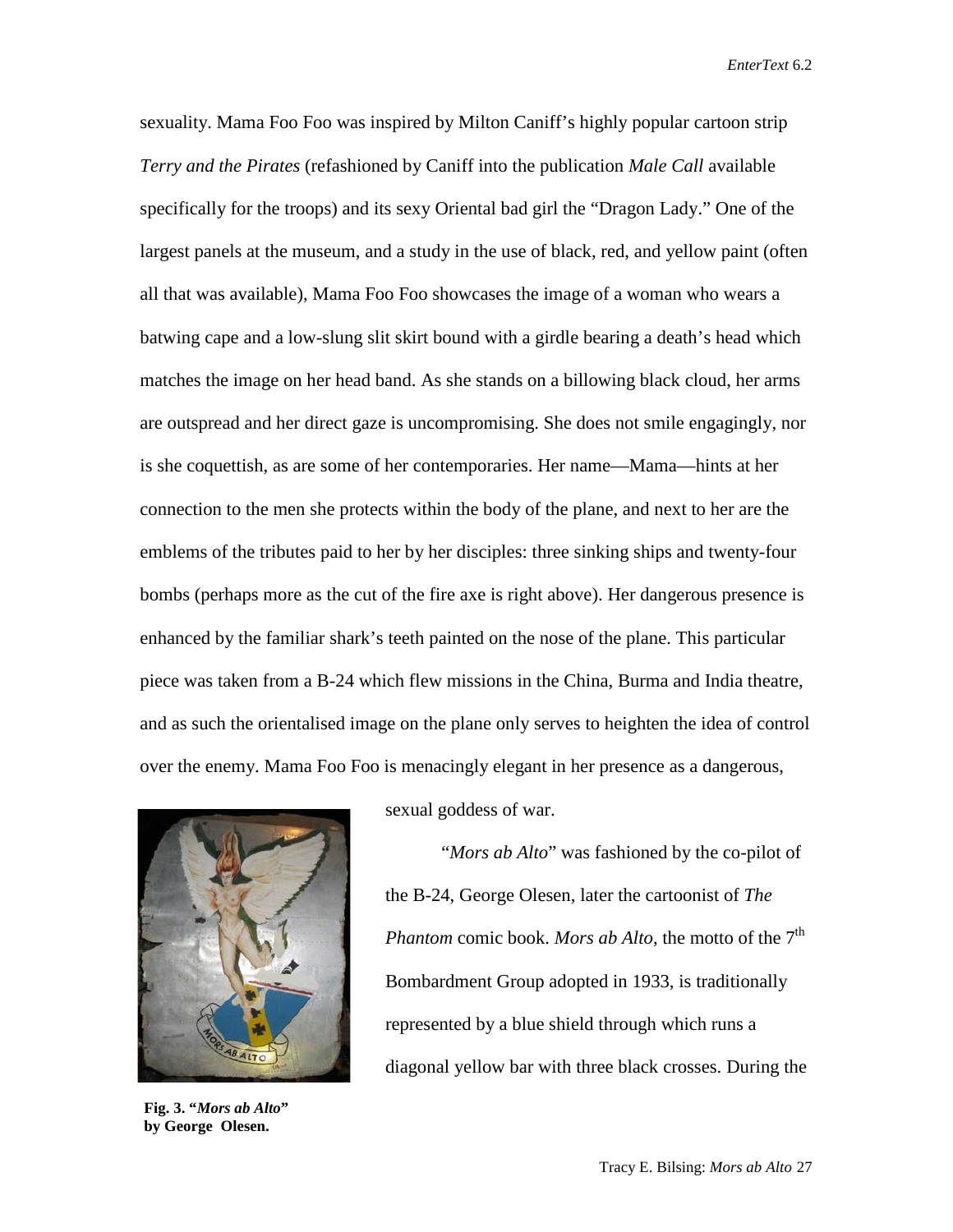Second World War, however, the enhanced representation of the motto includes a female figure who rides atop the shield. Once again, there is nothing soft or inviting about this figure though she is beautiful. Breasts bared, reddish-blonde hair flying like flames, and a look of rage on her face, she is reminiscent of one of the Furies of Greek mythology, and her winged arms as well as her winged feet imply the swiftness of her relentless vengeance upon the enemy. Behind her, a bomb floats, ready to drop at her command. She is an astonishing image, one which evokes the leading principle of nose art—that of powerful talisman.

After the war, and during the period of repatriation, these images were censored or repainted to mute the overtly sexual aspects of the illustrations. Many, many pieces were scrapped, and much of Second World War nose art must be recalled through photographic records. Despite the sharp decline in the appearance of nose art during the Korean and the Vietnam conflicts due to a variety of reasons, not the least of which was military censorship, Jeffrey L. Ethell and Clarence Simonsen note that "[w]hen the USAF started to ease the regulations on nose art in the mid 1980s the initial reasons centered around recalling the heritage of the Second World War, resulting in the rebirth of classic nose art."[28](#page-18-27) Their book, *Aircraft Nose Art from World War I to Today*, provides historical commentary which enhances the extensive pictorial review of nose art. Still seen as a morale booster, current nose art on aircraft recalls the varieties of sources which airmen of the Second World War tapped into for their inspiration. References to cartoons, movies, rock songs, and certainly revisions of Vargas's pin-up art are currently gracing USAF aircraft. The 2004 nose art of Dolly Parton recalls Vargas's pin-up art and the spirit in which airmen appropriated these images for use on their war machines. Her

Tracy E. Bilsing: *Mors ab Alto* 28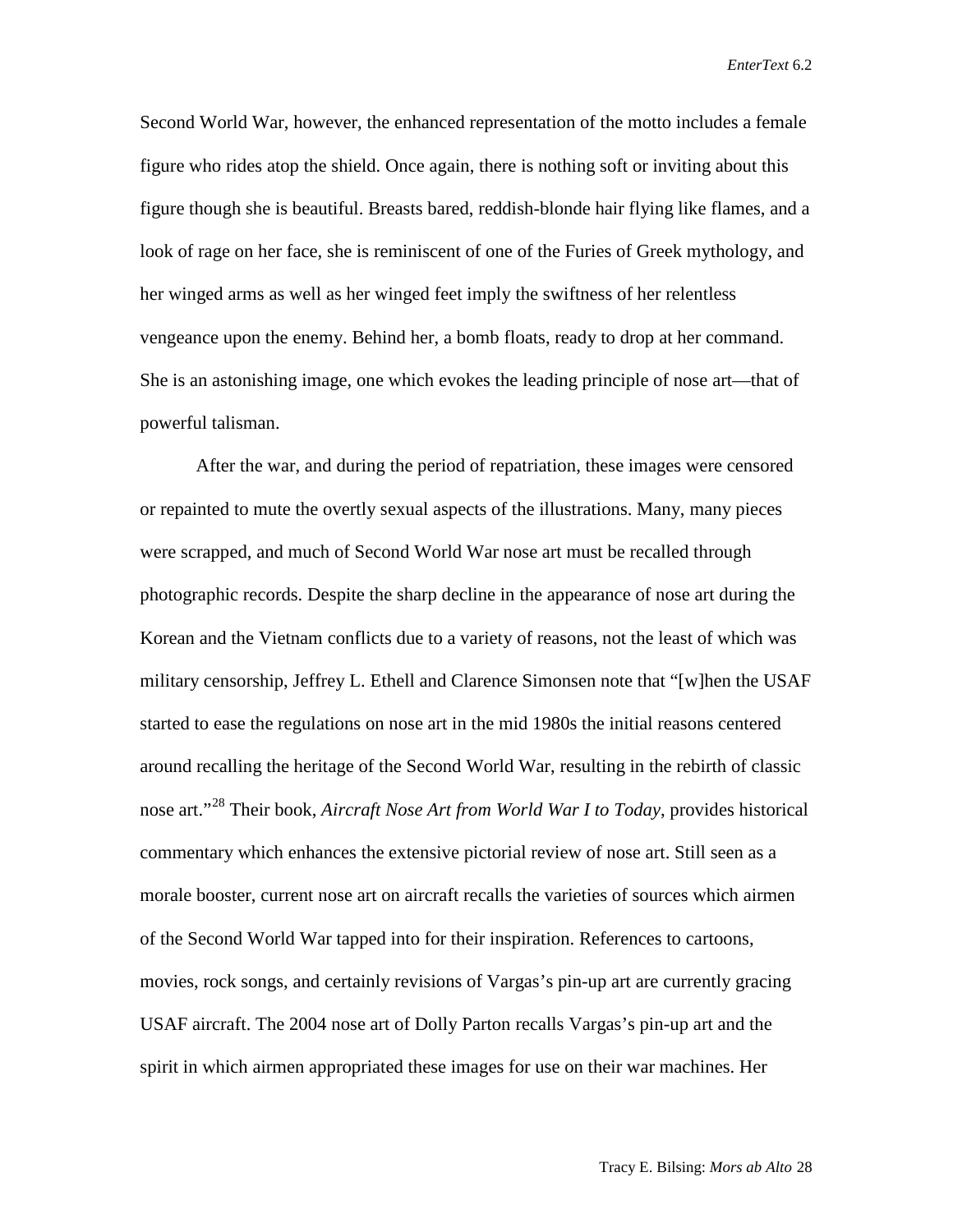buxom good looks enhance the patriotic force of her smiling image. She is the Twentyfirst Century image of Columbia, the American representation of country and Goddess of Liberty.

The AAHM continues its mission to restore and to preserve these astonishing artefacts of a nation at war. The pieces rescued from the scrap-heap hint at the many which were destroyed after the Second World War and which are now only preserved in photographs. Second World War nose art predicted, in a fashion, the commanding presence of women in modern military combat forces as active participants in war. Instead of diminishing the power of the feminine, nose art represents the overwhelming importance of the numerous roles women held during wartime both at home and abroad, and as current nose art suggests, women's images continue to function as reminders of the dangerous power of female sexuality.

#### **Notes**

 $\overline{a}$ 

<sup>&</sup>lt;sup>1</sup> Nanna Marinatos, *The Goddess and the Warrior: The Naked Goddess and Mistress of Animals in Early Greek Religion (London: Routledge, 2000), 21.*<br><sup>2</sup> Dolly Barton by Was Hone, *The Daily Times* A

 $\frac{2}{3}$  Dolly Parton by Wes Hope, *The Daily Times*, Maryville, TN. 2004.

<sup>&</sup>lt;sup>3</sup> Peter Parker, The *Old Lie: The Great War and the Public School Ethos* (London: Constable, 1987), 179.

<sup>&</sup>lt;sup>4</sup> Andrea Dworkin, "Vargas' Blonde Sambos," in *Alberto Vargas: The Esquire Pin-ups*, Spencer Museum of Art, University of Kansas, http://www.ku.edu/~sma/vargas/vargas.htm, 2001 (accessed 12 Aug. 2002). <sup>5</sup>

<sup>&</sup>lt;sup>5</sup> Dworkin, "Vargas' Blonde Sambos".

<sup>&</sup>lt;sup>6</sup> Robert B. Westbrook, "'I Want A Girl, Just Like the Girl That Married Harry James': American Women and the Problem of Political Obligation in World War II" (*American Quarterly 42*, December 1990), 597. and the Problem of Political Obligation in World War II" (*American Quarterly* 42, December 1990), 597.<br><sup>7</sup> Joanne Meyerowitz, "Women, Cheesecake, and Borderline Material: Responses to Girlie Pictures in the

Mid-Twentieth Century U. S." (*Journal of Women's History* 8.3, 1996), 9-35. <sup>8</sup>

 $\frac{8}{9}$  Westbrook, "I Want a Girl," 599.<br> $\frac{9}{9}$  Ibid, 599, 600.

<sup>&</sup>lt;sup>10</sup> Ibid, 605.<br><sup>11</sup> Maria Elena Buszek, *Pin-Up Grrrls: Feminism, Sexuality, and Popular Culture* (Durham, NC: Duke University Press, 2006), 227. <sup>12</sup> Ibid, 229.